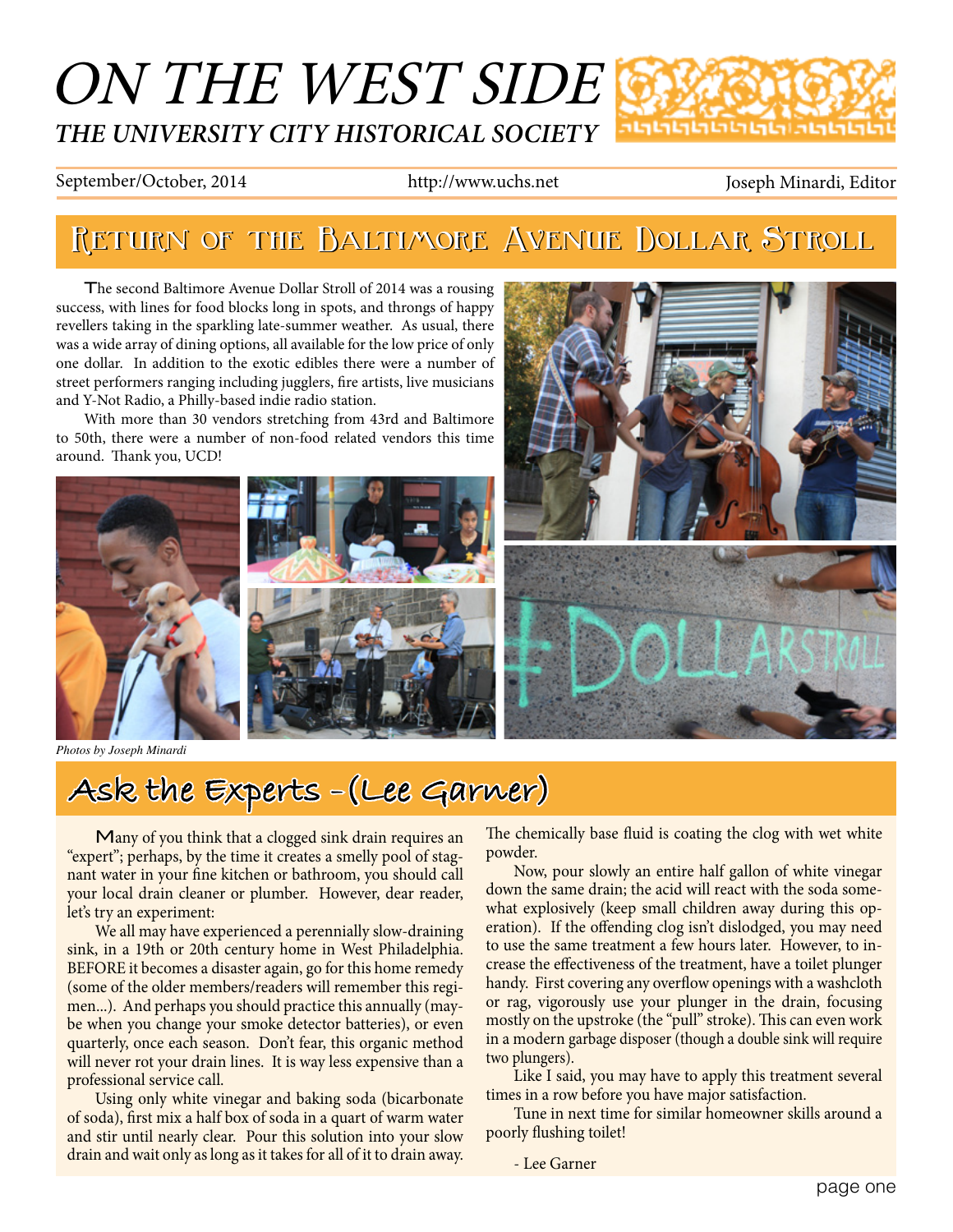### **4224 Baltimore Avenue Update**

As many of you are already aware, there has been a recent and unsettling change concerning 4224 Baltimore, a proposed development project on the empty lot at Baltimore & 43rd St. across from Clark Park. When the New York developers, Clarkmore Group LLC, became aware of the uncertainty and delays other developers face when they deviate from 'as of right' projects and instead subject themselves to the unpredictable rulings of Philadelphia's Zoning Board of Adjustment (ZBA), Clarkmore lost its enthusiasm for the project worked out by U3 Ventures and the community. They now favor building the "by-right" design that had been granted to them from the start, rather than the alternative plan that was hashed out with Spruce Hill neighbors over a period of months, involving four well-attended public meetings. Community members almost unanimously felt that the alternative plan, which involved a number of amenities, was much better suited for the neighborhood, so this change is being seen as a disaster. (See http://4224baltimore.com for background and details of the community-planned project.)

The only way Clarkmore will be willing to build the community plan now will be if Councilwoman Blackwell will introduce legislation to allow them to build it. A legislative approach supplants the ZBA process, so the developers would avoid the lengthy process and the uncertainty of the outcome. In other situations, the Councilwoman is not in favor of the legislative route, because it usually precludes community involvement. In this case, however, the community has already designed the building which the legislation would permit.

We are at a critical juncture in the project. Right now, Clarkmore can move ahead with the "by-right" zoning permit, but the Spruce Hill Community Association, Friends of Clark Park, UCHS and many local neighbors are asking Councilwoman Blackwell to help the developers build the more neighborhoodfriendly plan instead. If she decides not to support it, we will most likely be stuck with the "as of right" building which will have 6 total parking spots, no commercial space on the ground floor, and little to no character.

Please take a few minutes to send an email to Jannie Blackwell (jannie.l.blackwell@phila.gov) if you support the community-approved project. Be sure to cc her Chief of Staff Martin Cabry (marty.cabry@phila.gov) also, since he will most likely be the one counting the "votes." If you are opposed to the "as of right" option, please make your opposition clear, and give reasons.

The UCHS Board has fashioned a petition to Mrs. Blackwell, which reads as follows:

#### Dear Councilwoman Blackwell:

The Board of the University City Historical Society met on Wednesday, September 10th, and discussed the recent updates to the development plans for the 4224 Baltimore Avenue site. UCHS has just been made aware that the developer's reluctance to be involved in a prolonged process with the ZBA has now led him to a decision to build what the new Philadelphia zoning code allows "by right," rather than to build the better building designed by U3 Ventures in collaboration with the community.

We are very much distressed by this decision. We feel that the scrapping of the community-designed plan is a terrible loss of a potentially great opportunity for Baltimore Avenue and for University City as a whole. Therefore we are asking you, Councilwoman Blackwell, to persuade the developer to change his mind.

As you may recall, UCHS was disheartened when the original pair of c. 1860 Second Empire residences on the site was torn down. (Some of our neighbors have still not forgiven UCHS for that, although we were powerless to stop the demolition.) So, UCHS at least hoped that a replacement, 21st century building on that prominent site would make a positive contribution to the neighborhood. For that reason, individual UCHS Board members attended all three of the community planning meetings for the site, and we then attended the final presentation meeting on March 26th as a group.

We were encouraged to see how many UCHS members and other University City neighbors were participating, and how seriously and diligently they were working. The meetings were packed; dialogue was very constructive; and the level of positive cooperation was remarkable - an unusual scene compared to the tone of many public discussions in our community!

UCHS could see that the neighborhood "bought into" the plan which emerged from those meetings: set-backs from the street; greater height only at a distance; retail and restaurant space (and the accompanying "eyes on the street" safety of welllit commercial spaces with foot traffic); parking; green space and other community amenities and attractive design elements. We want to see this version built. We think that our UCHS membership and other neighbors will be outraged if it is not built.

In contrast, the neighborhood has not had, and will not have, any input whatsoever into the "by-right" building design, which UCHS finds rather dreadful. Please don't let this happen! Our Board feels that the "by-right" option is not just less than beneficial, but actually harmful to the immediate neighborhood - because of its high density, architectural appearance at odds with the 100+year-old neighborhood houses, lack of parking, and perhaps most importantly because it will impinge on the next-door park. Clark Park is both a neighborhood historical site and a social and quality-of-life geographic hub for our neighborhood. The 'by right' design would overshadow both Baltimore Avenue and the park, and therefore detract from the entire area. It would be an eyesore.

We understand that there's an option you could propose to the developer to persuade him to choose the better plan - a legislative option. Given that the better plan has already received its community input, we see no harm - indeed, we see much good - in this option. Therefore, we are asking you to introduce legislation for the community-designed plan, so that the developers can build the building which the community wants.

We thank you for your attention to this matter.

#### Sincerely,

Elizabeth Stegner, President, University City Historical Society and Board members Ellie Cernansky, Lee Garner, Lizzie Hessmiller, Frank Innes, Joanne Kellerman, Melani Lamond, Joseph Minardi, Mary Beth Murphy, Moira Nadal, Moe Phillips, George Poulin, Mark Silber, Brian Spooner

cc: Martin F. Cabry, Chief of Staff Spruce Hill Community Assn. Friends of Clark Park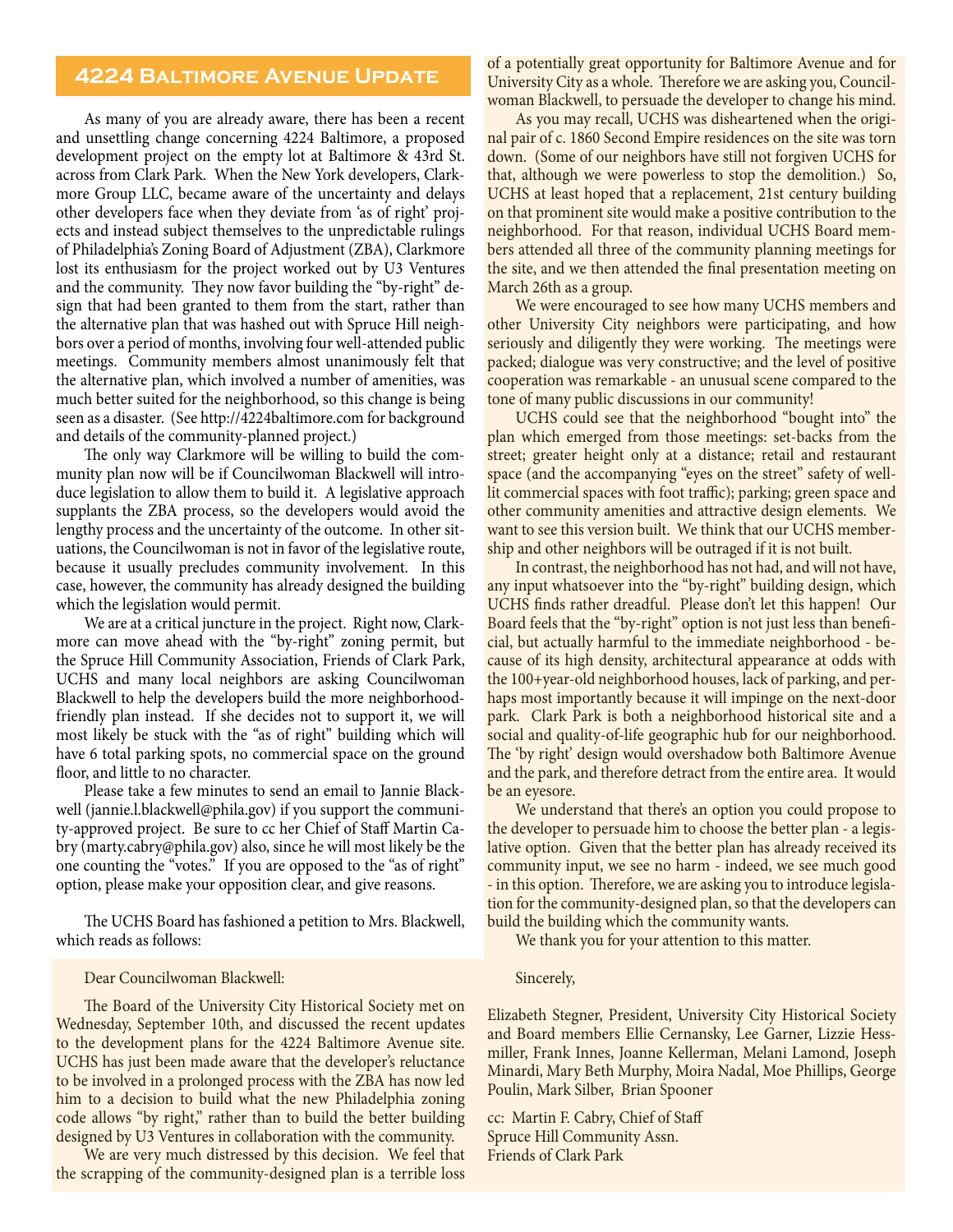## **4224 Baltimore Avenue Update, continued**



*43rd and Baltimore, perspective view of the by-right proposal. Courtesy of Cecil Baker + Partners, Architects.*



Have you liked the UCHS Facebook page yet? Whatcha waiting for? Go to www.facebook.com/ucityhistoricalso-

ciety to get all of our updates and info about future events. It's fun and free! Also be sure to check out our evolving homepage at UCHS.net. Now you have two new ways to connect to your favorite historical society and all the goings on in your neighborhood.



*Proposed building looking east. Courtesy of Cecil Baker + Partners, Architects.*



*Demolished c. 1860 mansion that stood on the site of the proposed 4224 Baltimore Avenue. Photo by Melani Lamond.*



*Courtesy of the University of Pennsylvania Archives. Photo by Joseph Minardi*

In 1875 Joseph D. Potts (1829-94), one of Philadelphia's wealthiest men, purchased a modest country house on Spruce Street and hired the Wilson Brothers to modify and enlarge the home to meet his exacting standards. After the death of Potts' wife Mary, the house fell into disrepair until it was purchased in 1917 by the Christian Association of the University of Pennsylvania. Later it became headquarters for the University's radio station, WXPN, which remained there until 2005, the year the press moved in.



The 1918 photo on left depicts the Potts House shortly after the Christian Association purchased and repaired it. The Victorian mansion still had the appearance of a grand residence, still retaining its porch (originally open, later enclosed).

The matching Victorian carriage house, built circa 1876, is still standing in the back and is now home to Penn's Lesbian Gay Bisexual Transgender Center at 3907 Spruce Street.

## University City**: Then & Now:** The Potts Residence - 3905 Pine Street